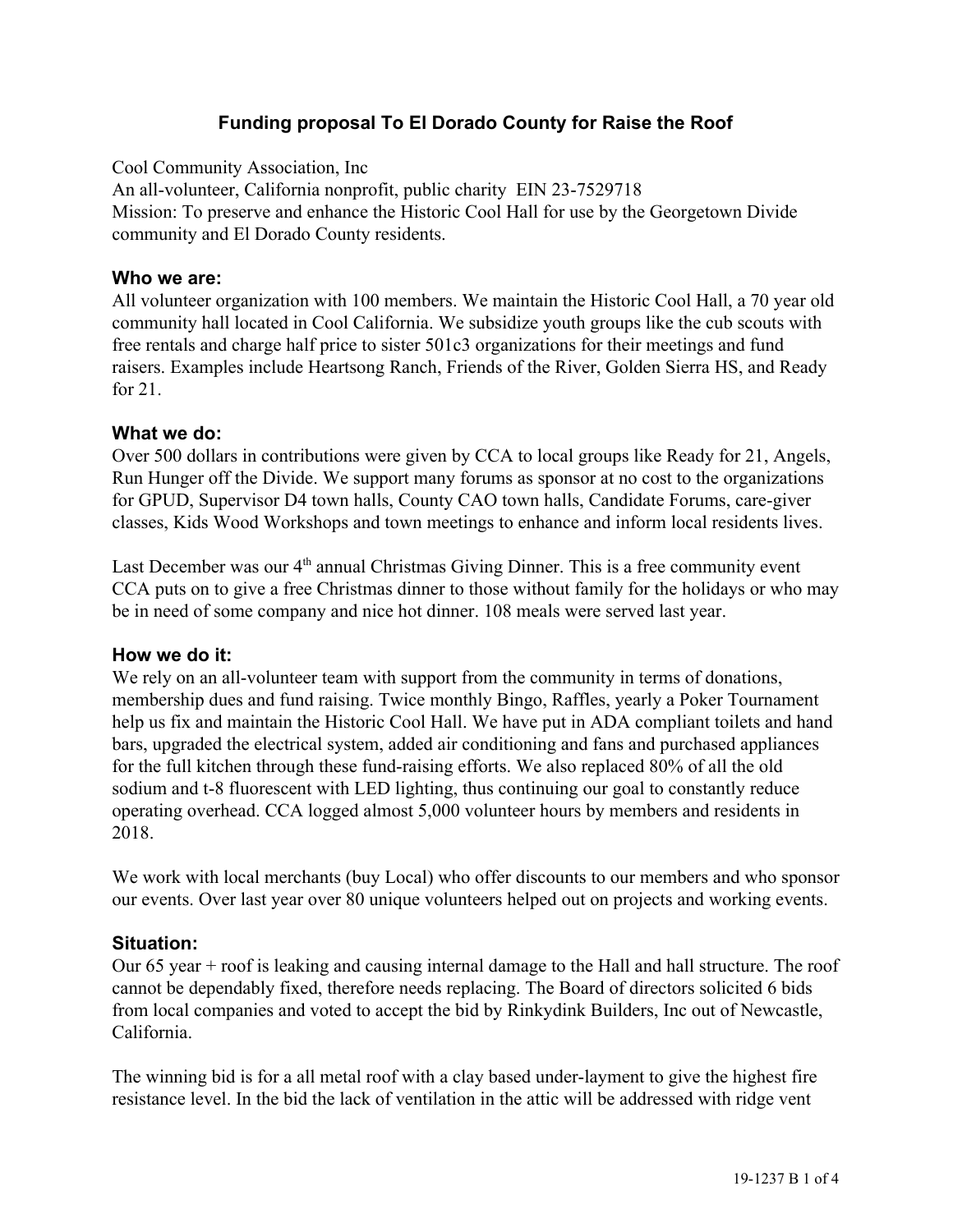and CCA volunteers will install soffit ventilation and improved insulation. New downspouts and gutters with screens will also be installed. Barges will be covered in metal to obviate the need to paint and perform upkeep.

# **Request:**

We are asking the County of El Dorado to contribute \$5,000 dollars to go to the Raise the Roof Fund as part of our financing plan which will pay for gutters, downspouts and screens. We have commitments from Intel Corporation and are seeking additional commits from Lowes, Ace Hardware, Smart and Final and Wells Fargo.

CCA as an organization has already raised \$35,000 to our \$55,000 final goal.



music/entertainment.

**The hall today -------------->** 70 years old and continually maintained by volunteers.

If the goal is not reached, it will push out the repairs and further endanger the structure of the building. Many local groups depend upon the Historic Cool Hall for their events. These include weddings, celebrations of life, workshops, cottage industry businesses (our kitchen is rented by local businesses), youth groups and



The Historic Cool as dedicated in 1948. Seventy years has brought a lot of

changes to the area and the Hall. Please note lack of vegetation and trees.





An example of damage to the interior due to roof leaks.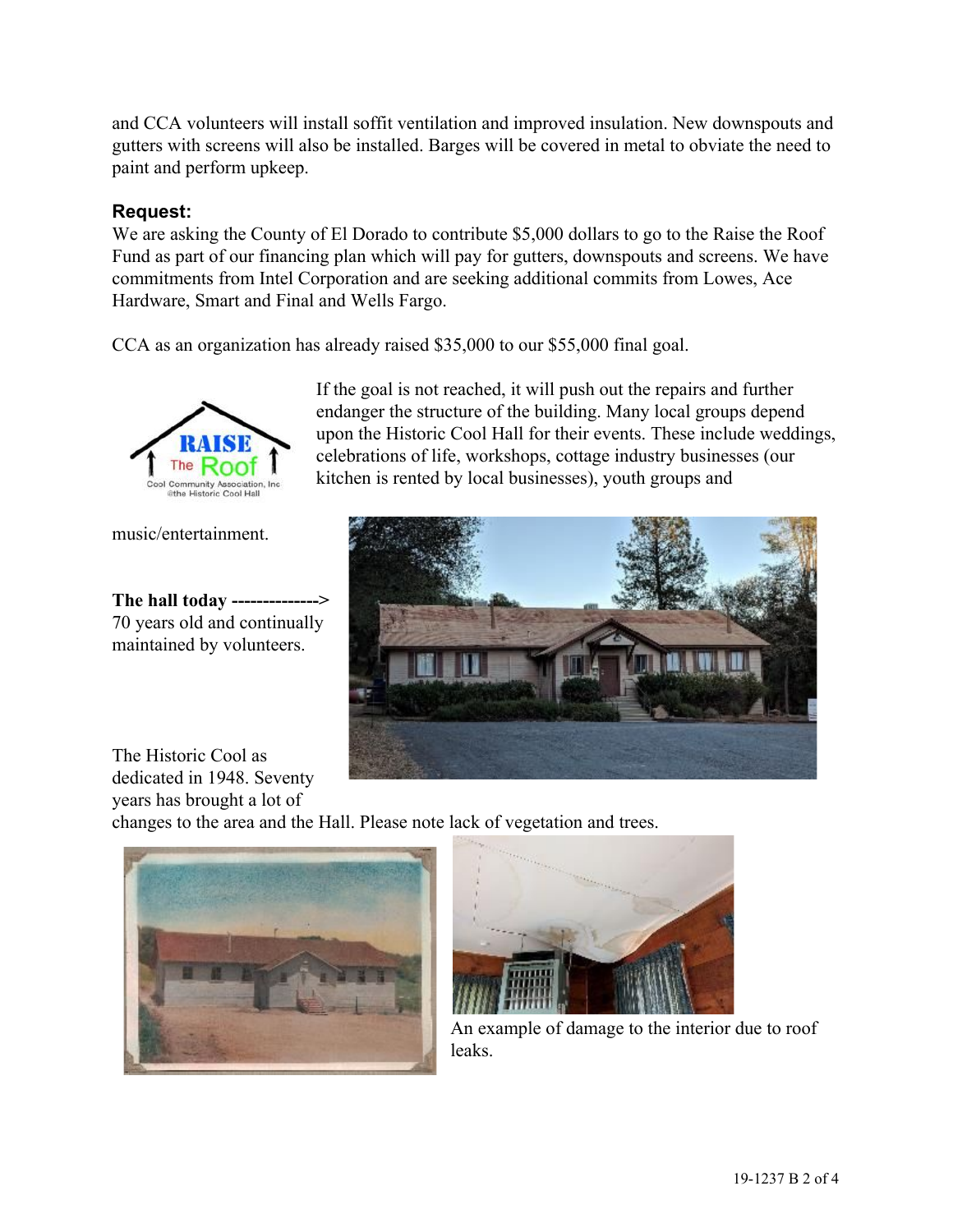**Considerations:** In appreciation of your generous donation of \$5,000 we will add your name to our Roof Recognition Plaque (to hang perpetually in the Hall), promote you on our web site, social media and local newspapers. We plan to have radio and TV coverage at the unveiling.

## **Events at the Hall: Examples**

Third Annual Cub Scout Pine Wood Derby. Proud  $1<sup>st</sup>$ ,  $2<sup>nd</sup>$ , and  $3<sup>rd</sup>$  place winners. The competition was a great way to bring folks together and have the Cubs learn about aerodynamics, drag and of course, have some fun!!!!



The fourth annual Christmas Community Giving Dinner. Sponsored by CCA, this dinner is free to the community. The music teacher from North Side elementary brought her students to play and sing Christmas carols. A chance for neighbors to meet and have a nice hot meal.